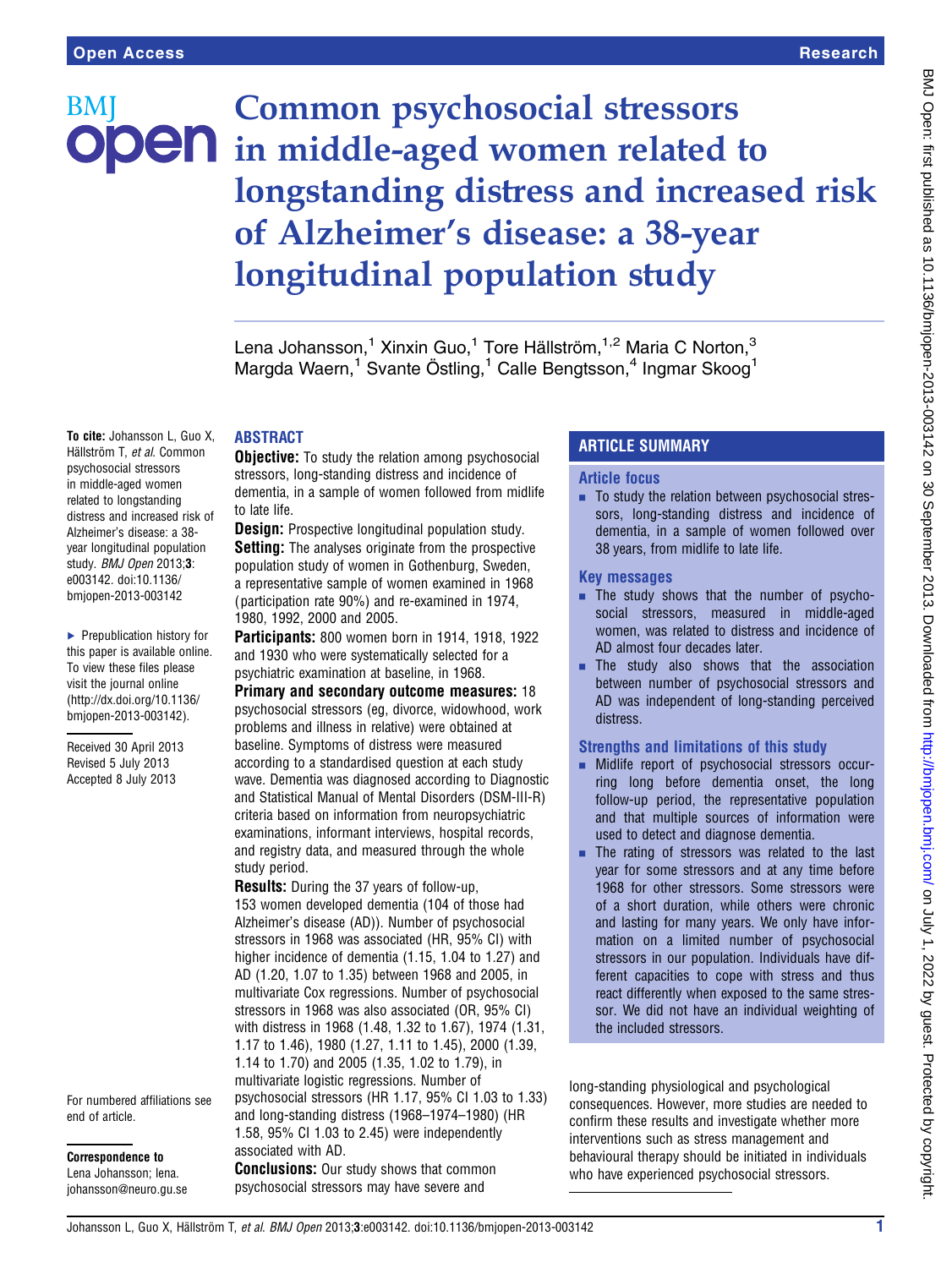### **INTRODUCTION**

Experiences of severe psychological stressors in adulthood (eg, combat,<sup>1</sup> natural disasters<sup>2</sup> and the Holocaust<sup>3</sup>) are known to influence mental and physical health decades later. Mild psychosocial stressors are common and could be considered as part of normal life. The long-term consequences of these more common stressors remain unclear. Epidemiological studies in the elderly with the follow-ups of less than 10 years have reported that history of early parental death, $4-6$  death of spouse<sup>7</sup> and psychosocial risk factors in childhood $6$  increase the risk of dementia or Alzheimer's disease (AD). One explanation for the associations is that traumatic experiences may perhaps give rise to long-standing chronic distress many years after the trauma. This may lead to a cumulative burden to the brain with dysregulation in neuroendocrine systems. $8-10$  A study among Holocaust survivors found that higher levels of stress hormones remained decades after the traumatic experience.<sup>8</sup>

We have previously reported that long-standing distress in midlife leads to long-term consequences decades later, such as increased risk of dementia,  $AD<sup>11</sup>$  and structural brain changes. $^{12}$  To our knowledge, no population study has examined whether number of psychosocial stressors in midlife increase the risk of dementia in late life, and whether this is modified by long-standing distress.

The aim of this study was to examine whether common psychosocial stressors in midlife were related to distress, late-life dementia and AD, in women followed over 38 years. We further aimed to examine whether experiences of psychosocial stressors modify the previously reported association between long-standing midlife distress and AD.

# **METHODS**

#### Study population

This study is part of the Prospective Population Study of Women in Gothenburg, Sweden,<sup>13 14</sup> which was initiated in 1968 with an examination of 1462 women (participation rate 90%) born in 1908, 1914, 1918, 1922 and 1930. The individuals were systematically sampled from the Swedish Population Registry based on specific birth dates in order to yield a representative sample at the ages studied. The follow-ups were performed in 1974, 1980, 1992, 2000 and 2005 with participation rates among survivors of 91%, 83%, 70%, 71% and 70%, respectively. The informed consent was obtained from all participants, in accordance with the provision of the Helsinki Declaration.

The current study included a subsample of 800 women who were systematically selected for a psychiatric examination in 1968. The women were aged 38 years (n=111), 46 years (n=309), 50 years (n=290) and 54 years (n=90). Among them, 713 participated in the follow-up examination in 1974, 639 in 1980, 472 in 1992, 368 in 2000 and 296 in 2005. Losses were mainly due to death.

#### Assessment of psychosocial stressors

At baseline 1968, 18 predefined psychosocial stressors were asked and rated by a psychiatrist during the psychiatric examination. These included divorce, widowhood, serious problem in children (eg, physical illness, death and abuse), extramarital childbirth, mental illness in spouse or first-degree relative, alcohol abuse in spouse or first-degree relative, physical illness or social problems related to husband, receiving help from Social Security, problem related to husband's or own work (eg, lost work) and limited social network. Some of the stressors (physical illness, mental illness and alcohol abuse in spouse; serious problem and mental illness in child; work-related problems and limited social network) were rated in the last year before examination in 1968. The others were rated as occurring at any time prior to the examination in 1968.

#### Assessment of distress

Symptoms of distress were rated according to a standardised question in 1968, 1974, 1980, 2000 and 2005. The question was worded identically at each examination; "Have you experienced any period of distress (1 month or longer) in relation to circumstances in everyday life, such as work, health or family situation? Distress refers to feelings of irritability, tension, nervousness, fear, anxiety or sleep disturbances." Participants were asked to choose between; 0=have never experienced any period of distress; 1=have experienced period/s of distress more than 5 years ago; 2=have experienced one period of distress during the last 5 years; 3=have experienced several periods of distress during the last 5 years; 4=have experienced constant distress during the last year or 5=have experienced constant distress during the last 5 years. In the current study, distress is defined as a rating of 3–5.

#### Psychiatric examinations

The psychiatric examinations were conducted in 1968, 1974, 1980 and 1992 by psychiatrists and in 2000 and 2005 by experienced psychiatric research nurses. The examinations were semistructured and included a comprehensive neuropsychiatric examination and an extensive battery of neuropsychiatric tests.<sup>15</sup> Close informant interviews were conducted in 1992, 2000 and 2005. These included questions about changes in behaviour and intellectual functions and, in cases of dementia, age of onset and disease course.15 Medical records were collected from all inpatient and outpatient departments and general practitioners' offices in Gothenburg. The Swedish Hospital Discharge Registry provided diagnostic information for all individuals discharged from hospitals on a nationwide basis since 1978.

#### Diagnosis of dementia

The diagnosis of dementia was based on information from psychiatric examinations, close informant interviews, medical record examinations and the Swedish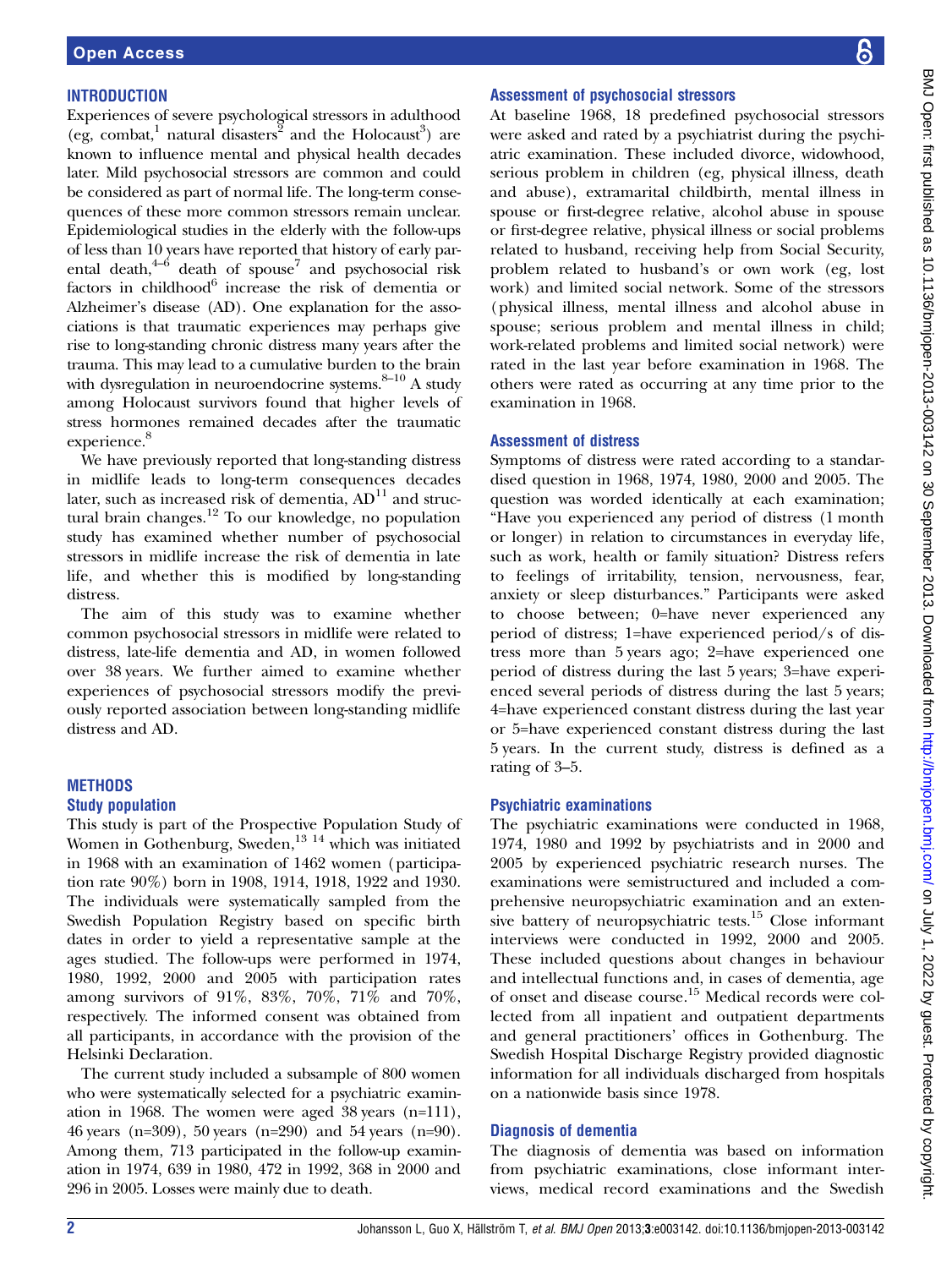Hospital Discharge Registry. The diagnostic procedures have been described in detail previously.<sup>15</sup> Dementia diagnosis at each examination was made according to the Diagnostic and Statistical Manual of Mental Disorders (DSM-III-R) based on the combined information from the psychiatric examination and the close informant interview. Dementia diagnoses for individuals lost to the follow-up were based on information from medical records evaluated by geriatric psychiatrists in consensus conferences, and information from the Swedish Hospital Discharge Registry.<sup>16</sup>

AD was diagnosed according to the criteria of the National Institute of Neurological and Communicative Disorders and Stroke and the Alzheimer's Disease and Related Disorders Association (NINCDS-ADRDA).17 The criteria for vascular dementia (VaD) were similar to the criteria proposed by the National Institute of Neurological Disorders and Stroke and the Association Internationale pour la Recherce et l´Enseignement en Neurosciences (NINDS-AIREN).<sup>18</sup> VaD was thus diagnosed when there was a temporal relationship (within 1 year) between a history of acute focal neurological symptoms and signs (haemiparesis or motor aphasia) and the first symptoms of dementia. Other dementias were diagnosed when other causes were likely to have caused the dementia. Person-years were calculated from the date of the baseline examination to (1) the time of dementia onset; (2) the date of death; (3) the date of the last follow-up examination for participants in 2005 or (4) 31 December 2006 for surviving drop-outs.

#### Potential confounders and mediators

Information on education, socioeconomic status, marital status and work status was obtained at the examination in 1968, and information on blood pressure, antihypertensive medication use, coronary heart disease (CHD), diabetes mellitus, stroke, waist and hip circumferences, cigarette smoking and wine consumption was obtained at the examinations in 1968, 1974 and 1980. Education was dichotomised as compulsory (6 years for those born during 1914–1922 and 7 years for those born in 1930) versus more than compulsory education. Socioeconomic status was based on husband's occupation for married women, and own occupation for unmarried women and was defined as higher middle, lower middle, skilled workers and unskilled workers.<sup>19</sup> Marital status was classified as married and/or cohabiting versus single. Work status was measured as full-time work and/or part-time work versus no work outside home. Hypertension was defined as systolic blood pressure of 160 mm Hg or more, and/or diastolic blood pressure 95 mm Hg or more and/or taking antihypertensive medication. CHD was defined as angina pectoris according to the Rose criteria<sup>20</sup> or documented history of myocardial infarction. Diabetes mellitus was defined as a diagnosis told by a doctor, death certificates, being on antidiabetes drugs or having two fasting blood glucose values of 7 mmol/L or more. Stroke was diagnosed based on information

from the examinations and the Swedish Hospital Discharge Registry. High waist-to-hip ratio was defined as a ratio of waist and hip circumferences over 0.85. Cigarette smoking was defined as never, former or current smoker. Wine consumption was classified as none, less than once weekly and once weekly or more.

#### Statistical analyses

Logistic regressions were used to analyse the associations between number of psychosocial stressors in 1968 and report of distress in 1968, 1974, 1980, 2000 and 2005. The results are presented as ORs and 95% CIs in three separate models. The first model adjusts for age only. The second model adjusts for age, education, socioeconomic status, marital status, work status, hypertension, CHD, stroke, diabetes mellitus, waist-to-hip ratio, smoking and wine consumption. The third model adjusts for age and psychiatric family history, that is, mental illness in mother, father and/or sibling. (These three variables were then not counted as psychosocial stressors.)

Cox regressions were used to study the associations between number of psychosocial stressors and incidence of dementia and dementia subtypes. Associations are presented as HRs and 95% CIs, and model 1–3 adjust for the same covariates as listed above. The fourth model adjusts for age and long-standing midlife distress (ie, distress in all examinations 1968–1974–1980). Two interaction models were also added; (1) number of stressors  $\times$  psychiatric family in relation to AD and (2) number of stressors × long-standing distress in relation to AD. Finally, we examined the associations between longstanding midlife distress and psychosocial stressors in relation to AD before and after age 75.

#### RESULTS

Characteristics of the 800 participants are given in table 1. The proportion of women who reported specific life stressors in 1968 are shown in table 2. Twenty-five per cent of the women reported one psychosocial stressor, 23% reported two stressors, 20% three stressors and 16% four or more stressors. The most frequently reported psychosocial stressor was mental illness in first-degree relative (mother 27%, father 19% and sibling 32%).

Four hundred and twenty-five participants died during the follow-up (mean age 79 years). From 1968 to 2006, 153 (19.1%) women developed dementia during 25 131 person-years of follow-up, including 104 with AD, 35 with VaD and 14 with other dementias. The mean time from the baseline examination in 1968 to dementia onset was 29 years (26 had dementia onset before 1992, 73 between 1992 and 2000 and 54 after 2000). Mean age of dementia onset was 78 years (45 had dementia onset before age 75 years and 108 after age 75 years).

Number of psychosocial stressors in 1968 was associated with distress in 1968, 1974, 1980, 2000 and 2005, after adjustment for potential confounders (table 3).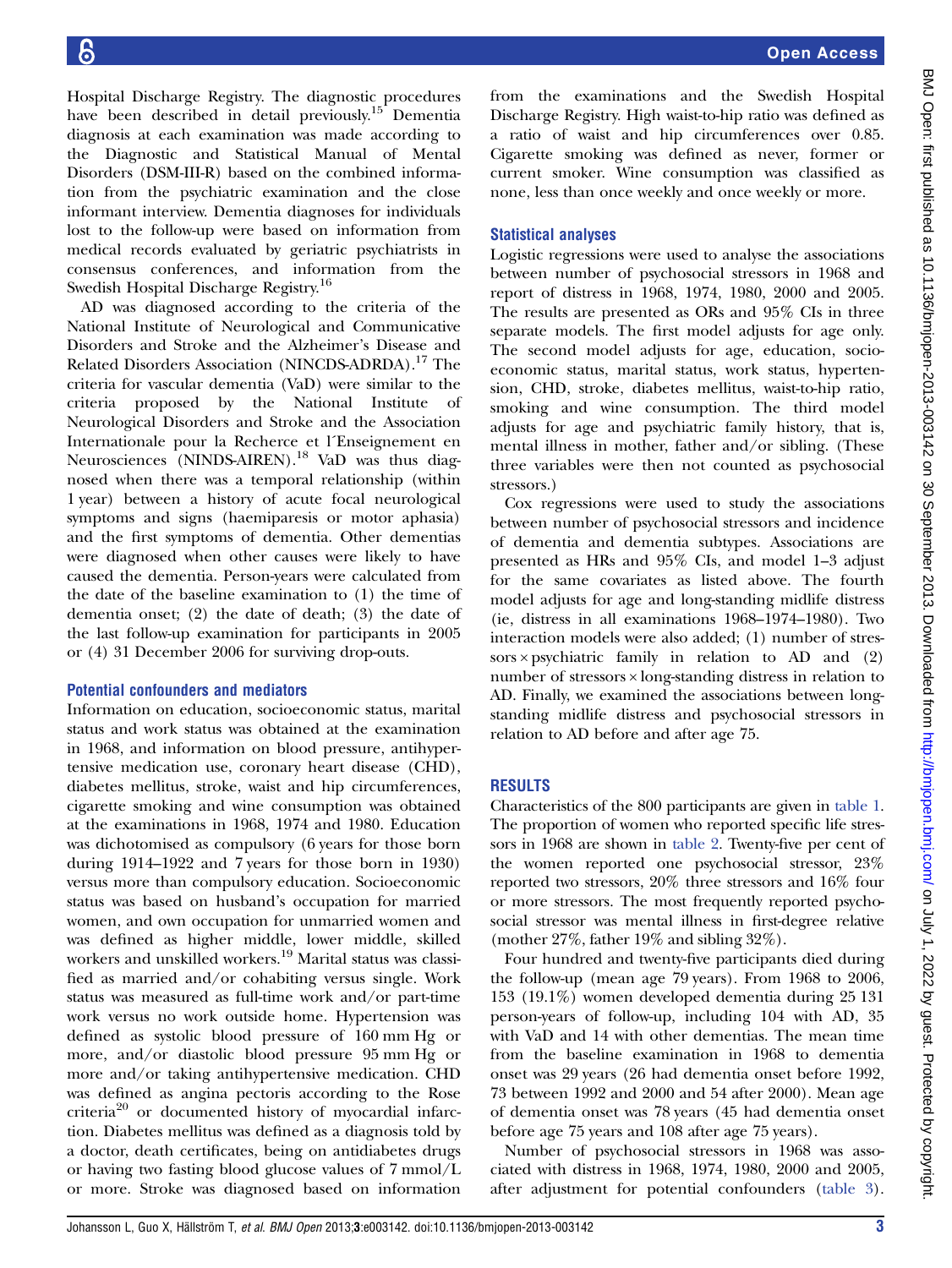|                            | N   | Per cent |
|----------------------------|-----|----------|
| Birth year (age)           |     |          |
| 1914 (54 years)            | 89  | 11.1     |
| 1918 (50 years)            | 291 | 36.4     |
| 1922 (46 years)            | 309 | 38.6     |
| 1930 (38 years)            | 111 | 13.9     |
| Education*                 |     |          |
| Compulsory                 | 600 | 75.0     |
| More than compulsory       | 200 | 25.0     |
| Socioeconomic status*      |     |          |
| <b>Upper middle</b>        | 161 | 20.2     |
| Lower middle               | 267 | 33.4     |
| <b>Skilled workers</b>     | 209 | 26.1     |
| <b>Unskilled workers</b>   | 163 | 20.4     |
| Marital status*            |     |          |
| Married                    | 638 | 79.8     |
| Cohabited (not married)    | 94  | 11.7     |
| Living alone (not married) | 68  | 8.5      |
| Work status*               |     |          |
| Full-time work             | 270 | 33.8     |
| Part-time work             | 258 | 32.3     |
| No work outside home       | 272 | 34.0     |
| Hypertension†              | 144 | 18.0     |
| Coronary heart disease†    | 74  | 9.3      |
| Diabetes mellitus†         | 24  | 3.0      |
| Stroke <sup>+</sup>        | 5   | 0.5      |
| Smoking†                   | 341 | 42.6     |
| Wine consumption†          | 246 | 30.8     |
| High waist-to-hip ratio†   | 210 | 26.3     |

ORs were similar after further adjustment for psychiatric family history in model 3. Number of psychosocial stressors was associated with long-standing midlife distress (ie, distress in 1968–1974–1980) both in later born cohorts, born 1922 and 1930, (multiadjusted OR 1.32, 95% CI 1.14 to 1.52) and earlier born cohorts, born 1914 and 1918 (multiadjusted OR 1.58, 95% CI 1.30 to 1.94).

Number of psychosocial stressors in 1968 was associated with higher incidence of AD (HR 1.21, 95% CI 1.08 to 1.36) and all-type dementia (HR 1.15, 95% CI 1.05 to 1.27; table 4). The associations remained after adjusting for multiple confounders in model 2, psychiatric family history in model 3 and long-standing distress (ie, distress in 1968–1974–1980) in model 4. In the fourth model, long-standing distress (HR 1.58, 95% CI 1.01 to 2.46) and number of psychosocial stressors (HR 1.17, 95% CI 1.02 to 1.33) were independently associated with AD. There were no interactions between number of stressors and psychiatric family history in relation to AD (age-adjusted HR 1.05, 95% CI 0.75 to 1.45, p=0.79) or between number of stressors and longstanding distress in relation to AD (age-adjusted HR 1.04, 95% CI 0.77 to 1.40, p=0.82). The association between number of psychosocial stressors and incidence

|                                    | N   | Per cent |
|------------------------------------|-----|----------|
| Physical illness in spouse         | 62  | 7.8      |
| Mental illness in spouse           | 98  | 12.3     |
| Alcohol abuse in spouse            | 55  | 6.9      |
| Social problem in spouse           | 81  | 10.1     |
| Work related problems in spouse    | 32  | 4.0      |
| Serious problem in children        | 70  | 8.8      |
| Mental illness in child            | 139 | 17.4     |
| Mental illness in father           | 151 | 18.9     |
| Alcohol abuse in father            | 100 | 12.5     |
| Mental illness in mother           | 212 | 26.5     |
| Mental illness in sibling          | 255 | 31.9     |
| Alcohol abuse in sibling           | 79  | 9.9      |
| <b>Divorced</b>                    | 65  | 8.1      |
| Widowed                            | 34  | 4.3      |
| I imited social contacts           | 53  | 6.6      |
| Work related problems              | 19  | 2.4      |
| Received help from social security | 10  | 1.3      |
| Extramarital childbirth            | 84  | 10.5     |
| Number of psychosocial stressors   |     |          |
| 0 psychosocial stressor            | 149 | 18.6     |
| 1 psychosocial stressor            | 197 | 24.6     |
| 2 psychosocial stressors           | 184 | 23.0     |
| 3 psychosocial stressors           | 143 | 19.9     |
| 4 psychosocial stressors           | 69  | 8.6      |
| $\geq$ 5 psychosocial stressors    | 58  | 7.2      |

of AD were similar in those with early onset AD (aged  $\langle 75 \rangle$  years; multiadjusted HR 1.25, 95% CI 1.02 to 1.54) and late onset AD (aged  $\geq$ 75 years; multiadjusted HR 1.19, 95% CI 1.03 to 1.38). There were no visible associations between number of psychosocial stressors and VaD in any of the models.

# **DISCUSSION**

We found that number of common psychosocial stressors in midlife was associated with incidence of late-life dementia, especially AD, in a population-based sample of women followed for 38 years. The associations remained when controlling for long-standing distress. We also found that number of psychosocial stressors in 1968 was related to increased level of distress at every examination conducted between 1968 and 2005.

We have previously reported that long-standing distress in midlife increase risk of  $AD<sup>11</sup>$  and structural brain changes.<sup>12</sup> These findings are now extended by showing that number of psychosocial stressors and report of distress independently predicted AD, that is, increased distress could not completely explain the association between midlife stressors and dementia. One reason for this is that individuals respond differently to psychosocial stressors. Thus, biological responses may develop as a reaction to psychosocial stressors also in individuals who do not experience or report increased distress in association to the stressor.

၆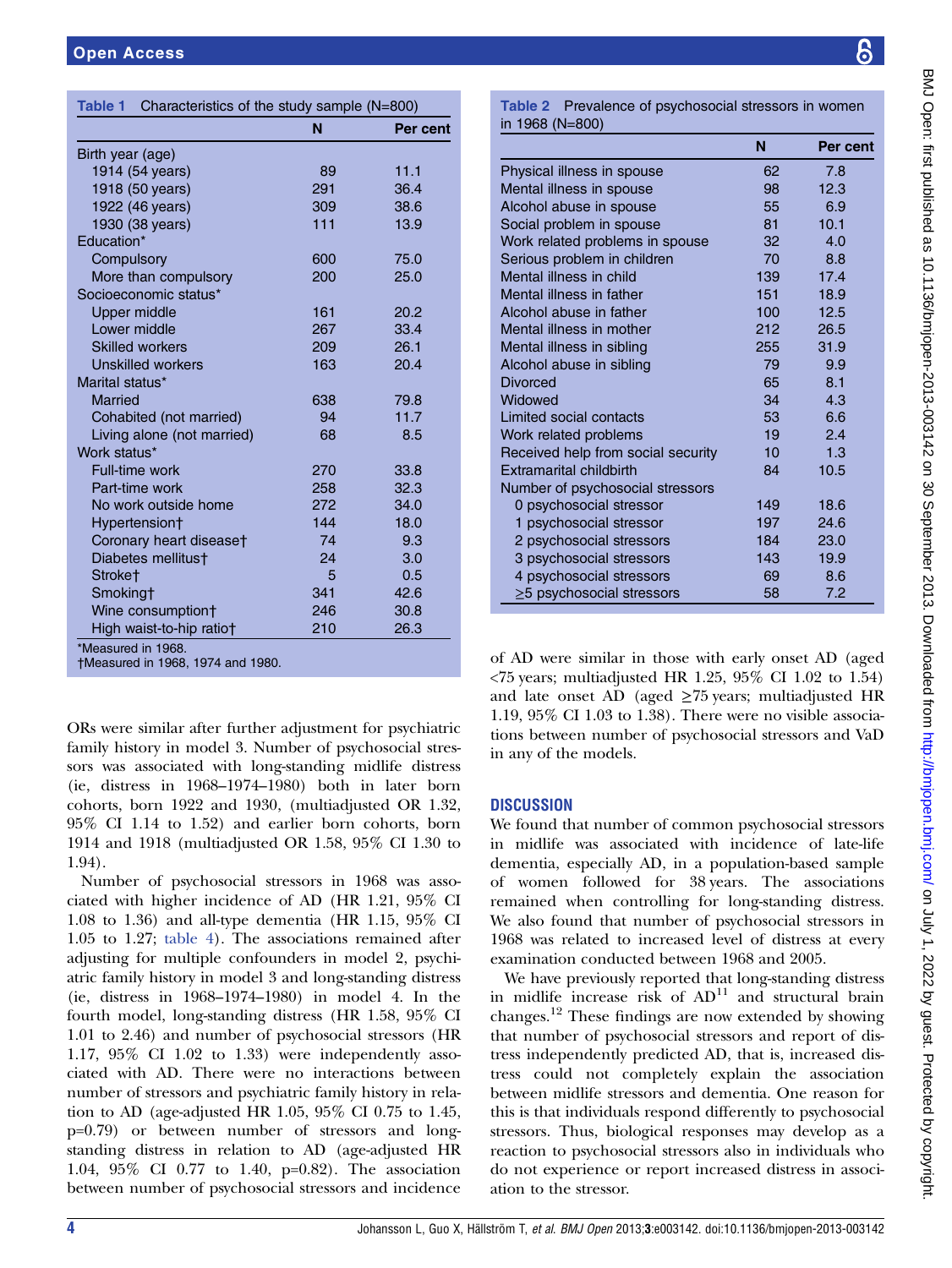| Number of psychosocial stressors in 1968 in relations to report of distress in 1968, 1974, 1980, 2000 and 2005<br>Table 3 |                |                                |                                |                                |  |  |
|---------------------------------------------------------------------------------------------------------------------------|----------------|--------------------------------|--------------------------------|--------------------------------|--|--|
|                                                                                                                           | Cases, $n$ $%$ | Model 1                        | Model 2                        | Model 3                        |  |  |
| Distress in 1968                                                                                                          | 148 (18.5)     | 1.46 $(1.30 \text{ to } 1.63)$ | 1.49 $(1.31 \text{ to } 1.70)$ | 1.61 $(1.22 \text{ to } 2.13)$ |  |  |
| Distress in 1974                                                                                                          | 161(20.1)      | 1.31 $(1.18 \text{ to } 1.46)$ | 1.33 $(1.17 \text{ to } 1.50)$ | 1.23 $(1.05 \text{ to } 1.44)$ |  |  |
| Distress in 1980                                                                                                          | 88 (11.0)      | 1.26 (1.10 to 1.43)            | 1.26 $(1.08 \text{ to } 1.47)$ | 1.22 $(1.00 \text{ to } 1.50)$ |  |  |
| Distress in 2000                                                                                                          | 49(6.1)        | 1.41 (1.17 to 1.72)            | 1.40 $(1.13 \text{ to } 1.74)$ | 1.24 (0.95 to 1.64)            |  |  |
| Distress in 2005                                                                                                          | 39(2.6)        | 1.37 (1.05 to 1.80)            | 1.35 (1.00 to 1.85)            | 1.50 (1.05 to 2.20)            |  |  |

Logistic regression analyses presented as ORs with 95% CIs; model 1 adjust for age; model 2 adjust for age, education, socioeconomic status, marital status, work status at baseline (in 1968), and hypertension, CHD, stroke, diabetes mellitus, high waist-to-hip ratio, smoking and wine consumption (in 1968–80); and model 3 adjust for age and psychiatric family history (mental illness in mother, father and/or sibling is not included in number psychosocial stressors).

There may be several biological explanations for the association between psychosocial stressors in midlife and dementia. One is related to the stress hypothesis. Stress may cause a number of physiological reactions in the central nervous, endocrine, immune and cardiovascular systems.10 21 Thus, psychological stress has been reported to increase the activity of the hypothalamic– pituitary–adrenal axis and the levels of glucocorticoid hormones, $22$  cause structural and functional damage to the hippocampus, $22$  influence learning and memory processes,<sup>23</sup> increase the production of proinflammatory cytokines in the brain, $10$  increase the deposition of β-amyloid peptid and τ-protein in the brain<sup>24–26</sup> and increase the frequency of cardiovascular disease $^{27}$   $^{28}$  and hypertension.<sup>29</sup> All these factors have been linked to dementia.<sup>30</sup>

The associations between psychosocial stressors reported in midlife and perceived distress later in life was consistent through all follow-up years, as indicated by ORs of similar magnitude. Thus, even common psychosocial stressors (related to work and family) can cause distress over several decades. Our finding is supported by studies reporting that stress-hormones may remain elevated many years after traumatic events.<sup>8</sup> Another explanation is that experiences of psychosocial traumas might make an individual more vulnerable to future stressors due to biological changes and dysfunctional stress coping mechanisms.<sup>31</sup> <sup>32</sup>

# Strengths and weaknesses of the study

The strengths of this study include midlife report of psychosocial stressors occurring long before the onset of dementia, the long follow-up period, the representative

population and that multiple sources of information were used to detect and diagnose dementia. Some methodological issues need to be considered. First, the rating of stressors was related to the last year for some stressors and at any time before 1968 for other stressors. However, both these were related to the outcome in a similar way (data not shown). Second, some stressors were of a short duration, while others were chronic and lasted for many years. In addition, some stressors were severe and others more trivial. This might give an unbalanced weight among the factors studied. Third, we only have information on a limited number of psychosocial stressors in our population. Some events were not included, for example, physical abuse and own severe physical illness. The relationships might thus have been confounded by unmeasured factors. However, it is not likely that this had any major influence on our findings. Fourth, different individuals have varied capacities to cope with stress and thus react differently when exposed to the same stressor. We did not have an individual weighting of the included stressors. If anything, this might have decreased the strengths of associations. Fifth, some stressors are interrelated, for example, mental illness and alcohol abuse in spouse. However, these stressors independently increased stress reactions (data not shown). We, therefore, decided not to merge them. Sixth, distress in our study was based on self-report and we did not include an objective measure of stress reactions. However, most epidemiological studies use subjective report to assess stress or distress. Seventh, there are a number of risk factors occurring between baseline and development of dementia and these might potentially modify the association between common psychosocial

| Number of psychosocial stressors in 1968 in relation to incidence of dementia over 38 years<br>Table 4 |                  |                                |                                |                                |                                |  |
|--------------------------------------------------------------------------------------------------------|------------------|--------------------------------|--------------------------------|--------------------------------|--------------------------------|--|
|                                                                                                        | Cases<br>$n$ (%) | Model 1                        | Model 2                        | Model 3                        | Model 4                        |  |
| All-type dementia                                                                                      | 153(19.1)        | 1.15 $(1.05 \text{ to } 1.27)$ | 1.16 $(1.04 \text{ to } 1.30)$ | 1.10 $(1.00 \text{ to } 1.25)$ | 1.13 $(1.01 \text{ to } 1.26)$ |  |
| Vascular dementia                                                                                      | 35(4.4)          | $0.94$ (0.75 to 1.19)          | $0.97$ (0.75 to 1.26)          | $0.79$ (0.57 to 1.10)          | $0.93$ (0.71 to 1.22)          |  |
| Alzheimer's disease                                                                                    | 104 (13.0)       | 1.21 $(1.08 \text{ to } 1.36)$ | 1.21 $(1.06 \text{ to } 1.38)$ | 1.16 $(1.00 \text{ to } 1.35)$ | 1.17 $(1.02 \text{ to } 1.33)$ |  |

Cox regression analyses presented as HRs with 95% CIs; model 1 adjust for age; model 2 adjust for age, education, socioeconomic status, marital status, work status at baseline (in 1968), and hypertension, CHD, stroke, diabetes mellitus, high waist-to-hip ratio, smoking, and wine consumption (in 1968–1980) and model 3 adjust for age and psychiatric family history (mental illness in mother, father and/or sibling is not included in number psychosocial stressors), and; model 4 adjust for age and long-standing distress (in 1968–1980).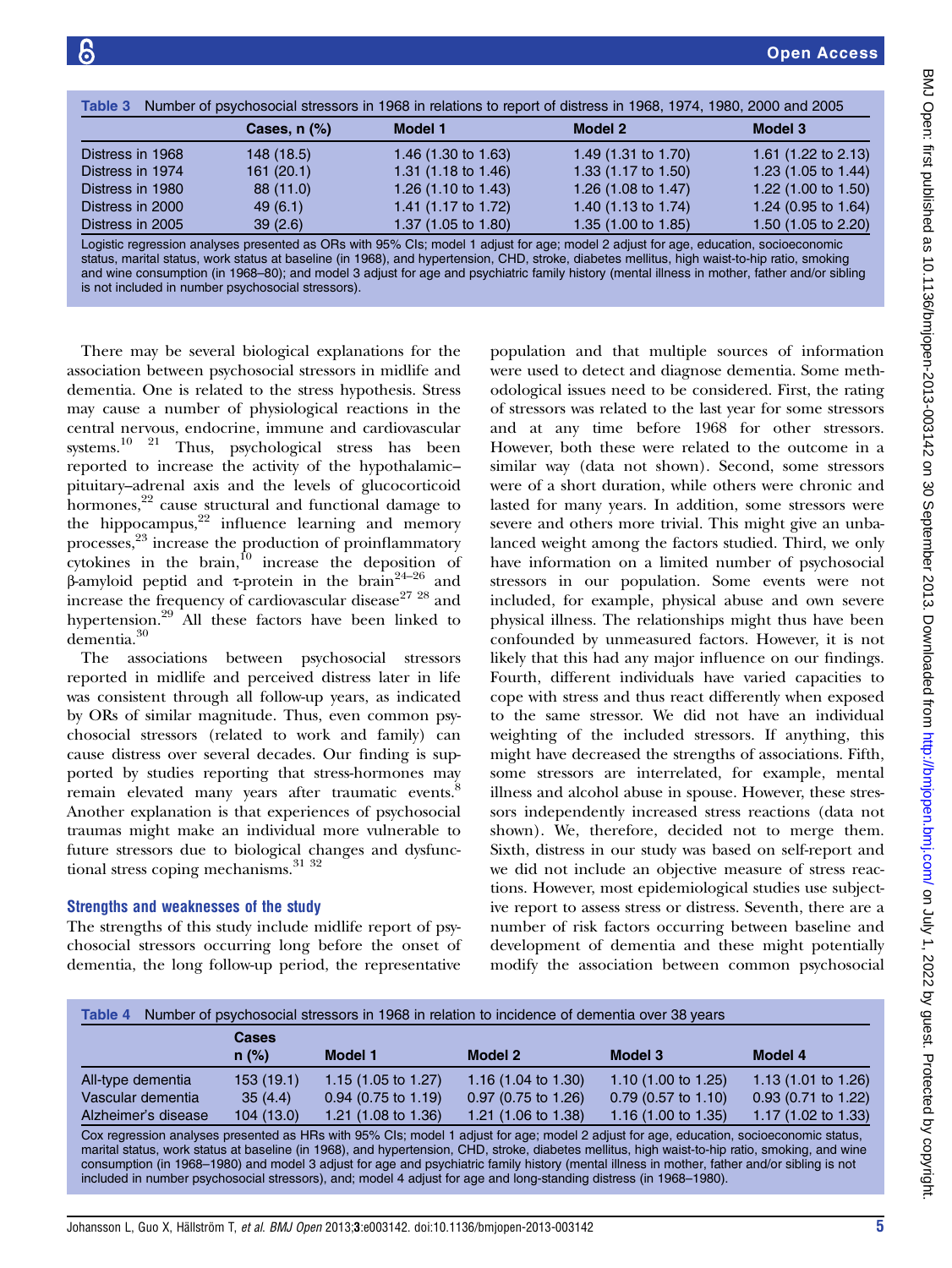stressors in midlife and dementia. However, these risk factors would most likely decrease the possibility of finding associations in a study with the long follow-up, as may exert competing risk, and controlling for future factors might lead to an over-adjustment. Eighth, psychiatric family history may have an impact on the predisposition to distress and dementia. However, after adjusting for psychiatric family history (ie, mental illness in mother, father and/or sibling) the associations between the number of stressors was still associated with both long-standing distress, AD and all-type dementia. Ninth, cumulative attrition is a problem in the long-term follow-up studies. While this problem was, to some extent, alleviated by using medical records and the hospital registry data to diagnose dementia in those lost to follow-up, these sources probably underestimate the number of dementia cases. It should be noted, however, that almost all people in Sweden received their hospital treatment within the public healthcare system during the time of the study and that the Swedish Hospital Discharge Register covers the entire country. Furthermore, the number of demented women detected in the different age groups is what could be expected from other incidence studies.<sup>33</sup> Finally, it is difficult to diagnose dementia subtypes on clinical grounds alone. Individuals with AD often have cerebrovascular disease and individuals with VaD often have concomitant AD pathology. Furthermore, cerebrovascular disease may influence the presence and severity of clinical symptoms of AD, and vice versa.<sup>34</sup> It is thus often difficult to make a clear distinction between AD and VaD in patients with a history of stroke or cerebrovascular disease, on clinical grounds and at autopsy, and mixed types are probably common.

#### **CONCLUSION**

To conclude, psychosocial stressors in midlife were associated with incidence of AD and long-standing distress, over several decades. This suggests that common psychosocial stressors may have severe and long-standing physiological and psychological consequences. However, more studies are needed to confirm these results and investigate whether more interventions such as stress management and behavioural therapy should be initiated in individuals who have experienced psychosocial stressors.

#### Author affiliations

<sup>1</sup>Neuropsychiatric Epidemiology Unit, Institute of Neuroscience and Physiology, Sahlgrenska Academy at Gothenburg University, Mölndal, Sweden <sup>2</sup>Department of Clinical Neuroscience, Section for Psychiatry/Huddinge, Karolinska Institutet, Stockholm, Sweden

<sup>3</sup>Department of Family Consumer and Human Development and Departments of Psychology, Utah State University, Logan, USA

4 Sahlgrenska School of Public Health and Community Medicine, Section for Public Health Epidemiology, The Sahlgrenska Academy at University of Gothenburg, Gothenburg, Sweden

Acknowledgements The authors would like to thank all members of the Prospective Population Study of Women in Gothenburg study groups for their cooperation in data collection and management and Valter Sundh for statistical assistance.

Contributors All authors participated in the interpretation of data, wrote and critically reviewed the paper. LJ, XG and IS designed the study, generated the hypothesis, and wrote the draft. LJ did the analyses. All authors had full access to the data. LJ is the guarantor.

Funding The Swedish Medical Research Council; the Swedish Council for Working Life and Social Research; the Alzheimer's Association Zenith Award; the National Institutes of Health/National Institutes on Aging; the Alzheimer's Association Stephanie B. Overstreet Scholars The Bank of Sweden Tercentenary Foundation, Swedish Brain Power; Stiftelsen Söderström-Königska Sjukhemmet; Stiftelsen för Gamla Tjänarinnor; Handlanden Hjalmar Svenssons Forskningsfond; Stiftelsen Professor Bror Gadelius' Minnesfond and the Sahlgrenska Academy, University of Gothenburg.

#### Competing interests None.

Ethics approval The Ethics Committee of Gothenburg University approved the study.

Provenance and peer review Not commissioned; externally peer reviewed.

Data sharing statement No additional data are available.

**Open Access** This is an Open Access article distributed in accordance with the Creative Commons Attribution Non Commercial (CC BY-NC 3.0) license, which permits others to distribute, remix, adapt, build upon this work noncommercially, and license their derivative works on different terms, provided the original work is properly cited and the use is non-commercial. See: [http://](http://creativecommons.org/licenses/by-nc/3.0/) [creativecommons.org/licenses/by-nc/3.0/](http://creativecommons.org/licenses/by-nc/3.0/)

#### **REFERENCES**

- 1. Bremner JD, Randall P, Scott TM, et al. MRI-based measurement of hippocampal volume in patients with combat-related posttraumatic stress disorder. Am J Psychiatry 1995;152:973–81.
- 2. Sezgin U, Punamaki RL. Earthquake trauma and causal explanation associating with PTSD and other psychiatric disorders among South East Anatolian women. J Affect Disord 2012.
- Yehuda R, Bierer LM, Schmeidler J, et al. Low cortisol and risk for PTSD in adult offspring of holocaust survivors. Am J Psychiatry 2000;157:1252–9.
- 4. Norton MC, Ostbye T, Smith KR, et al. Early parental death and late-life dementia risk: findings from the Cache County Study. Age Ageing 2009;38:340–3.
- 5. Norton MC, Smith KR, Ostbye T, et al. Early parental death and remarriage of widowed parents as risk factors for Alzheimer disease: the Cache County study. Am J Geriatr Psychiatry 2011;19:814–24.
- Persson G, Skoog I. A prospective population study of psychosocial risk factors for late onset dementia. Int J Geriatr Psych 1996;11:15–22.
- 7. Tsolaki M, Papaliagkas V, Kounti F, et al. Severely stressful events and dementia: a study of an elderly Greek demented population. Psychiatry Res 2010;176:51–4.
- 8. Yehuda R, Golier JA, Harvey PD, et al. Relationship between cortisol and age-related memory impairments in Holocaust survivors with PTSD. Psychoneuroendocrinology 2005;30:678–87.
- 9. Cacioppo JT, Burleson MH, Poehlmann KM, et al. Autonomic and neuroendocrine responses to mild psychological stressors: effects of chronic stress on older women. Ann Behav Med 2000;22:140–8.
- 10. Leonard BE. HPA and immune axes in stress: involvement of the serotonergic system. Neuroimmunomodulation 2006;13:268–76.
- 11. Johansson L, Guo X, Waern M, et al. Midlife psychological stress and risk of dementia: a 35-year longitudinal population study. Brain 2010;133(Pt 8):2217–24.
- 12. Johansson L, Skoog I, Gustafson DR, et al. Midlife psychological distress associated with late-life brain atrophy and white matter lesions: a 32-year population study of women. Psychosom Med 2012;74:120–5.
- 13. Bengtsson C, Blohme G, Hallberg L, et al. The study of women in Gothenburg 1968–1969—a population study. General design, purpose and sampling results. Acta Med Scand 1973;193:311–18.
- 14. Lissner L, Skoog I, Andersson K, et al. Participation bias in longitudinal studies: experience from the Population Study of Women in Gothenburg, Sweden. Scand J Prim Health Care 2003;21:242–7.